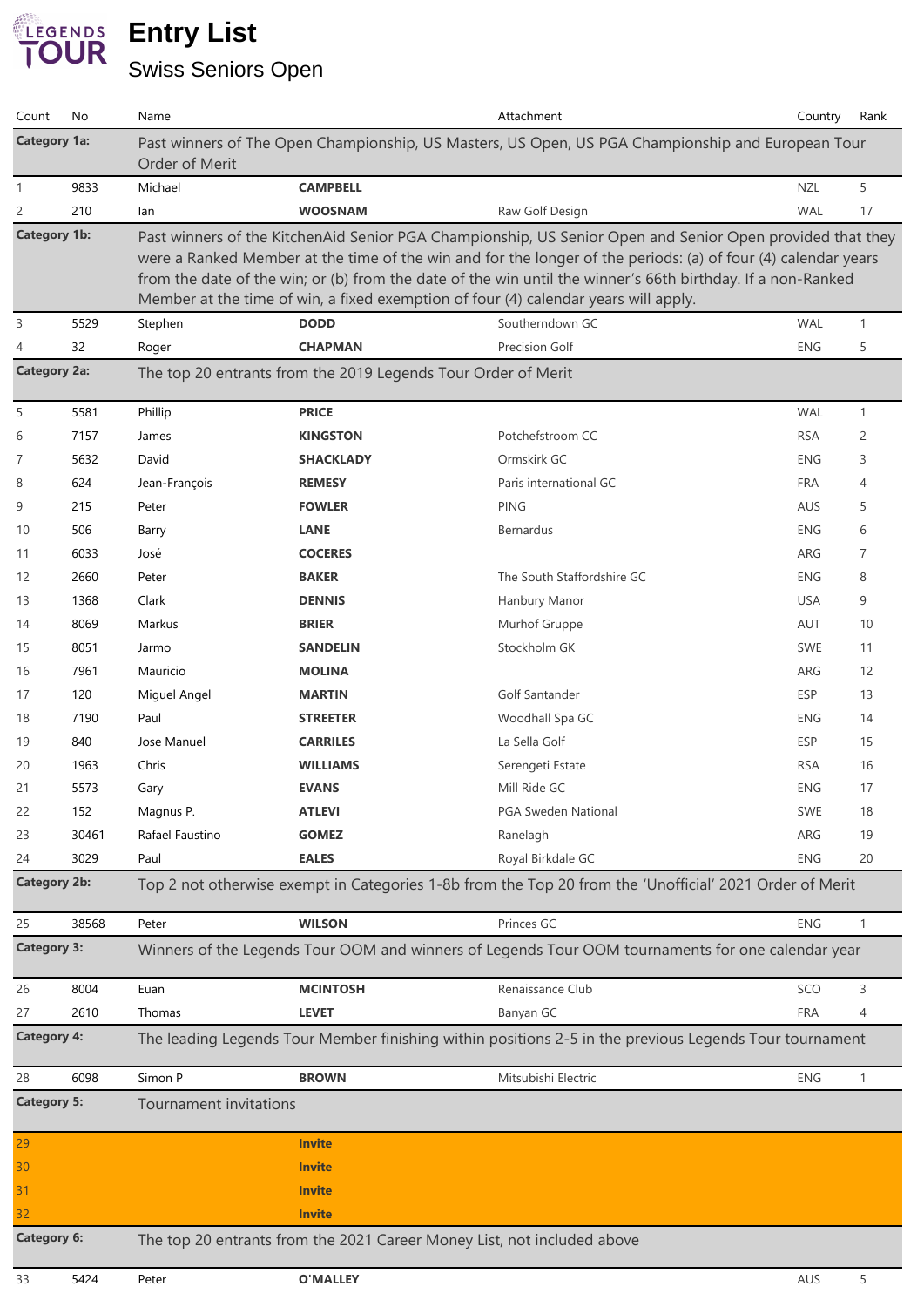## **Entry List** Swiss Seniors Open

| 34                                                                                                                                                              | 5609         | Ricardo        | <b>GONZALEZ</b>                                                                |                                                                                                                                       | ARG               | $\overline{7}$ |  |  |
|-----------------------------------------------------------------------------------------------------------------------------------------------------------------|--------------|----------------|--------------------------------------------------------------------------------|---------------------------------------------------------------------------------------------------------------------------------------|-------------------|----------------|--|--|
| 35                                                                                                                                                              | 7069         | Gary           | <b>ORR</b>                                                                     | Helensburgh                                                                                                                           | SCO               | 8              |  |  |
| 36                                                                                                                                                              | 724          | Mark           | <b>MCNULTY</b>                                                                 | San Lameer GC                                                                                                                         | IRL               | 10             |  |  |
| 37                                                                                                                                                              | 9533         | John           | <b>BICKERTON</b>                                                               | Minehead and West Somerset GC                                                                                                         | <b>ENG</b>        | 11             |  |  |
| 38                                                                                                                                                              | 4571         | Joakim         | <b>HAEGGMAN</b>                                                                | Ekerum Resort, Öland                                                                                                                  | <b>SWE</b>        | 14             |  |  |
| 39                                                                                                                                                              | 109          | Santiago       | <b>LUNA</b>                                                                    | Real Club Puerta de Hierro                                                                                                            | <b>ESP</b>        | 17             |  |  |
| 40                                                                                                                                                              | 143          | Andrew         | <b>OLDCORN</b>                                                                 | Ratho Park GC                                                                                                                         | SCO               | 18             |  |  |
| 41                                                                                                                                                              | 712          | David          | <b>GILFORD</b>                                                                 | Greenway Hall GC                                                                                                                      | <b>ENG</b>        | 19             |  |  |
| 42                                                                                                                                                              | 4752         | Jonathan       | <b>LOMAS</b>                                                                   | Malkins Bank GC                                                                                                                       | <b>ENG</b>        | 21             |  |  |
| 43                                                                                                                                                              | 819          | Sven           | <b>STRÜVER</b>                                                                 | <b>GC Teutoburger Wald</b>                                                                                                            | <b>GER</b>        | 22             |  |  |
| 44                                                                                                                                                              | 2699         | Philip         | <b>GOLDING</b>                                                                 | Sandy Lodge GC                                                                                                                        | <b>ENG</b>        | 23             |  |  |
| 45                                                                                                                                                              | 2522         | Steen          | <b>TINNING</b>                                                                 | Søllerød GC                                                                                                                           | <b>DEN</b>        | 24             |  |  |
| 46                                                                                                                                                              | 134          | Mark           | <b>MOULAND</b>                                                                 |                                                                                                                                       | <b>WAL</b>        | 25             |  |  |
| 47                                                                                                                                                              | 588          | Marc           | <b>FARRY</b>                                                                   | Constance Hotels Group                                                                                                                | <b>FRA</b>        | 26             |  |  |
| 48                                                                                                                                                              | 1312         | Phillip        | <b>ARCHER</b>                                                                  |                                                                                                                                       | <b>ENG</b>        | 27             |  |  |
| 49                                                                                                                                                              | 111          | Malcolm        | <b>MACKENZIE</b>                                                               | Hillsborough GC                                                                                                                       | <b>ENG</b>        | 28             |  |  |
| 50                                                                                                                                                              | 106          | Bill           | <b>LONGMUIR</b>                                                                | Les Bordes GC                                                                                                                         | SCO               | 29             |  |  |
| 51                                                                                                                                                              | 6048         | Steven         | <b>RICHARDSON</b>                                                              | Hayling GC                                                                                                                            | <b>ENG</b>        | 30             |  |  |
| 52                                                                                                                                                              | 177          | Andrew         | <b>SHERBORNE</b>                                                               | Trevose G&CC                                                                                                                          | <b>ENG</b>        | 31             |  |  |
| <b>Category 7:</b>                                                                                                                                              |              |                | Players finishing in positions 1-5 in the 2020 Staysure Tour Qualifying School |                                                                                                                                       |                   |                |  |  |
|                                                                                                                                                                 |              |                |                                                                                |                                                                                                                                       |                   |                |  |  |
| 53                                                                                                                                                              | 1366         | Michael        | <b>LONG</b>                                                                    |                                                                                                                                       | NZL               | $\mathbf{1}$   |  |  |
| 54                                                                                                                                                              | 33383        | David          | <b>MORLAND IV</b>                                                              | Palm Harbor GC                                                                                                                        | CAN               | 2              |  |  |
| 55                                                                                                                                                              | 7191         | Andrew         | <b>RAITT</b>                                                                   |                                                                                                                                       | <b>ENG</b>        | 4              |  |  |
| 56                                                                                                                                                              | 4549         | Carl           | <b>SUNESON</b>                                                                 | Royal CG of Las Palmas                                                                                                                | ESP               | 5              |  |  |
| <b>Category 8a:</b><br>Winners of European Tour Order of Merit Tournaments, not otherwise exempt, for one calendar year from the<br>date of their 50th birthday |              |                |                                                                                |                                                                                                                                       |                   |                |  |  |
|                                                                                                                                                                 |              |                |                                                                                |                                                                                                                                       |                   |                |  |  |
| 57                                                                                                                                                              | 5915         | Christian      | <b>CÉVAËR</b>                                                                  | Saint Malo Golf Resort                                                                                                                | <b>FRA</b>        | $\overline{c}$ |  |  |
| <b>Category 8b:</b>                                                                                                                                             |              |                |                                                                                | Winners of European Tour Order of Merit Tournaments, not otherwise exempt, for one calendar year from the                             |                   |                |  |  |
|                                                                                                                                                                 |              | Jeev Milkha    | date of their 50th / 51st birthday from January 2020                           |                                                                                                                                       | <b>IND</b>        |                |  |  |
| 58<br>59                                                                                                                                                        | 243          | Simon          | <b>SINGH</b><br><b>KHAN</b>                                                    |                                                                                                                                       | <b>ENG</b>        | 2<br>4         |  |  |
|                                                                                                                                                                 | 7239         | Michael        | <b>JONZON</b>                                                                  | Hanbury Manor                                                                                                                         | SWE               | 7              |  |  |
| 60                                                                                                                                                              | 9273         |                |                                                                                | Sverige                                                                                                                               |                   |                |  |  |
| 61                                                                                                                                                              | 9247         | Niclas         | <b>FASTH</b>                                                                   |                                                                                                                                       | <b>SWE</b>        | 9              |  |  |
| 62                                                                                                                                                              | 5447         | Emanuele       | <b>CANONICA</b>                                                                | GC Castelgandolfo                                                                                                                     | ITA               | 11             |  |  |
| 63<br><b>Category 9:</b>                                                                                                                                        | 9765         | Clinton        | <b>WHITELAW</b>                                                                | Lakewood Ranch G&CC<br>Entries taken sequentially from the following positions 21-200 2020 Career Money List, with players below this | <b>RSA</b>        | 22             |  |  |
| 64                                                                                                                                                              | 92           | <b>Nick</b>    | <b>JOB</b>                                                                     | who have been in membership since 2019 in addition, and $21 - 87$ Legends Tour Order of Merit<br>Eligo                                | <b>ENG</b>        | $\mathbf{1}$   |  |  |
| 65                                                                                                                                                              | 9354         | Gary           | <b>WOLSTENHOLME</b>                                                            | Champions PLC                                                                                                                         | <b>ENG</b>        | $\overline{c}$ |  |  |
| 66                                                                                                                                                              | 158          | Juan           | <b>QUIROS</b>                                                                  | Quiros Media                                                                                                                          | <b>ESP</b>        | 3              |  |  |
| 67                                                                                                                                                              | 1361         | Garry          | <b>HOUSTON</b>                                                                 |                                                                                                                                       | <b>WAL</b>        | 5              |  |  |
| 68                                                                                                                                                              | 6074         | André          | <b>BOSSERT</b>                                                                 | Carden park GC hotel & spa<br>G&CC of Zurich                                                                                          | SUI               | 6              |  |  |
| 69                                                                                                                                                              | 5502         | Paul           | Wesselingh                                                                     |                                                                                                                                       | <b>ENG</b>        | $\overline{7}$ |  |  |
| 70                                                                                                                                                              | 30451        | Tim            | <b>THELEN</b>                                                                  |                                                                                                                                       | <b>USA</b>        | 8              |  |  |
| 71                                                                                                                                                              |              | Thomas         |                                                                                |                                                                                                                                       | <b>GER</b>        | 9              |  |  |
|                                                                                                                                                                 | 4131         |                | <b>GÖGELE</b>                                                                  | Golfcenter Starnberger See                                                                                                            |                   |                |  |  |
| 72                                                                                                                                                              | 1253         | Cesar          | <b>MONASTERIO</b>                                                              | Team Lama                                                                                                                             | ARG               | 10             |  |  |
| 73                                                                                                                                                              | 3013         | Stuart         | <b>LITTLE</b>                                                                  | Minchinhampton GC                                                                                                                     | <b>ENG</b>        | 11             |  |  |
| 74<br>75                                                                                                                                                        | 2508<br>6100 | Gary<br>Gordon | <b>EMERSON</b><br><b>MANSON</b>                                                | None                                                                                                                                  | <b>ENG</b><br>AUT | 12<br>13       |  |  |